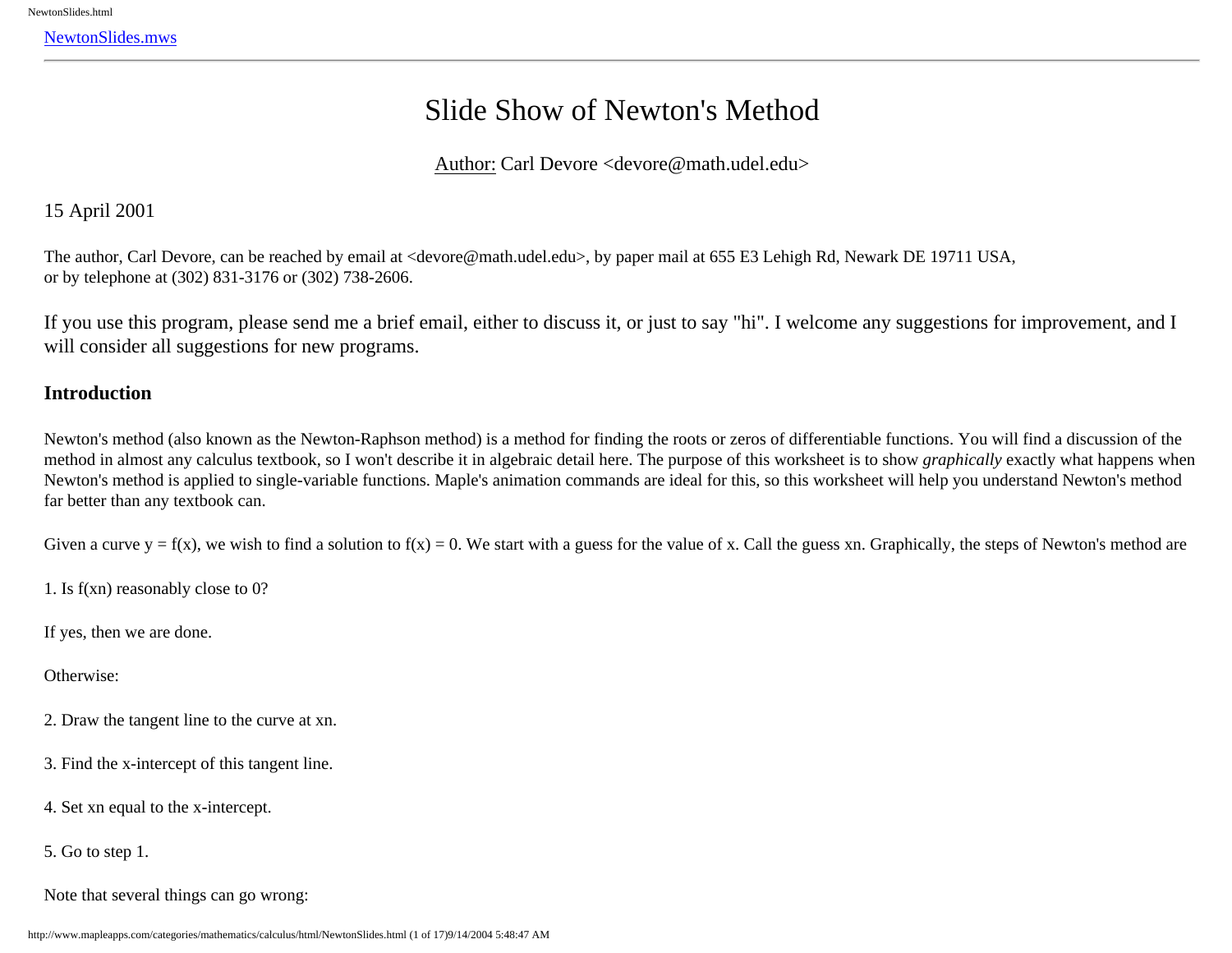1. The tangent line might be horizontal and thus not have an x-intercept.

2. If the tangent line is close to horizontal, its x-intercept will be so far from the original guess that it is probably not worth continuing.

3. The values of f(xn) might not get closer to 0, or they may get closer to zero very slowly.

If so many things can go wrong, why use this method? The reason is that if the initial guess is chosen correctly, the method will almost always converge to the root extremely fast. Usually, the number of digits of accuracy of the root will double on each iteration. That's very fast. Convergence at that speed is called *quadratic* convergence. The animation procedure below attempts to detect the above problems, and advises you on how to avoid them. To do this, we need two more input parameters: We need a maximum for number of allowed iterations and an allowed range for the x-intercepts.

The comments in this worksheet are directed to the calculus student as one of their first exposures to Maple and to Newton's method; thus they are very detailed. But try running the procedure for several examples before attempting to read through it.

To get the best view, you should maximize both your Maple window and the worksheet window within the Maple window. Also consider directing your plot output to a separate window (but the advice will still print in the primary window). If the animations apperar to "shake", there are two ways to correct this: Make the plots larger, or make the fonts smaller. The plots can be made larger by sending them to a separate plot window or by clicking on the magnifying glasses on the toolbar.

It is usually a good idea to put a restart command at the beginning of a worksheet. This clears the values of all variables.

#### > **restart;**

This command sends me an email if this worksheet is run on a Unix computer

### > **if kernelopts(platform) = "unix" then system(`echo 'NewtonSlides' | mailx -sNewtonSlides devore@math.udel.edu`) fi:**

This procedure converts a univariate expression into a procedure. If it is already a procedure, nothing is done.

```
> makefunc:= proc(f :: {algebraic,procedure})
local x;
if f::procedure then
f
else
x:= remove(type, indets(f, name), realcons);
if nops(x) \leq 1 then
ERROR(`More than 1 indeterminate in `, f)
else 
codegen[makeproc](f, x[1])
fi
fi
end:
```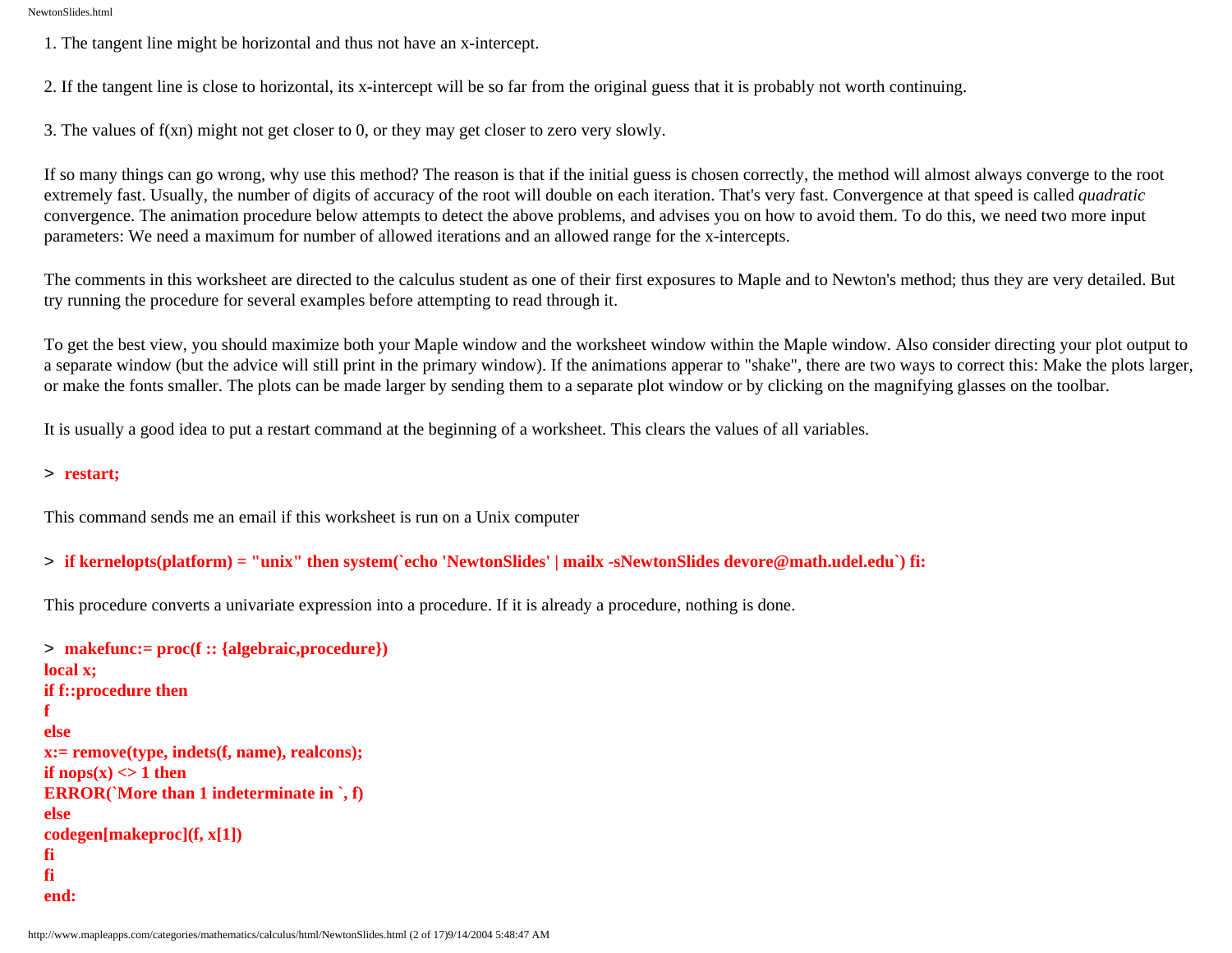```
> Newt_slides:= proc(F :: {algebraic,procedure}
,x0 :: realcons
,xrange :: range(realcons)
,nsteps :: posint
)
# F is the function. It may be expressed as a function or as an expression.
#
# x0 is the starting x value for Newton's method.
#
# xrange is the range of x values for the plotting window. 
# It is specified as a..b.
#
# nsteps is the max number of iterations of Newton's method to allow.
local
f # copy of F 
,a, b # endpoints of the xrange
,ylow, yhigh # endpoints of the yrange
,n # number of Newton iteration we are currently on
,x # dummy function variable
,xn # nth Newton approximation to the root
,yn # f(xn)
,`f'` # derivative of f
, f'(xn)<sup>+</sup> f'(xn),T # Tangent line as a function
,txtx, txty # position where text is printed
,plotopts # user-supplied plot-options
#various pieces of the plot
,Curve #The graph of the function itself
,ToCurve #Line segment from x-axis to curve
,TanLine #Graph of the tangent line
```
**,Xmarks #An "X" printed on the tangency point on the Curve**

**,XAxis #Simply a plot of the Xaxis itself**

**,Frame #table of animation frames**

**;**

**# op (short for operand) is a low-level command for taking things # apart. In this case I am using it to extract the 1st and 2nd parts # of the x-range. a:= evalf(op(1,xrange)); b:= evalf(op(2,xrange));**

#### **if evalf(x0)**  $\leq$  **a** or evalf(x0)  $\geq$  **b** then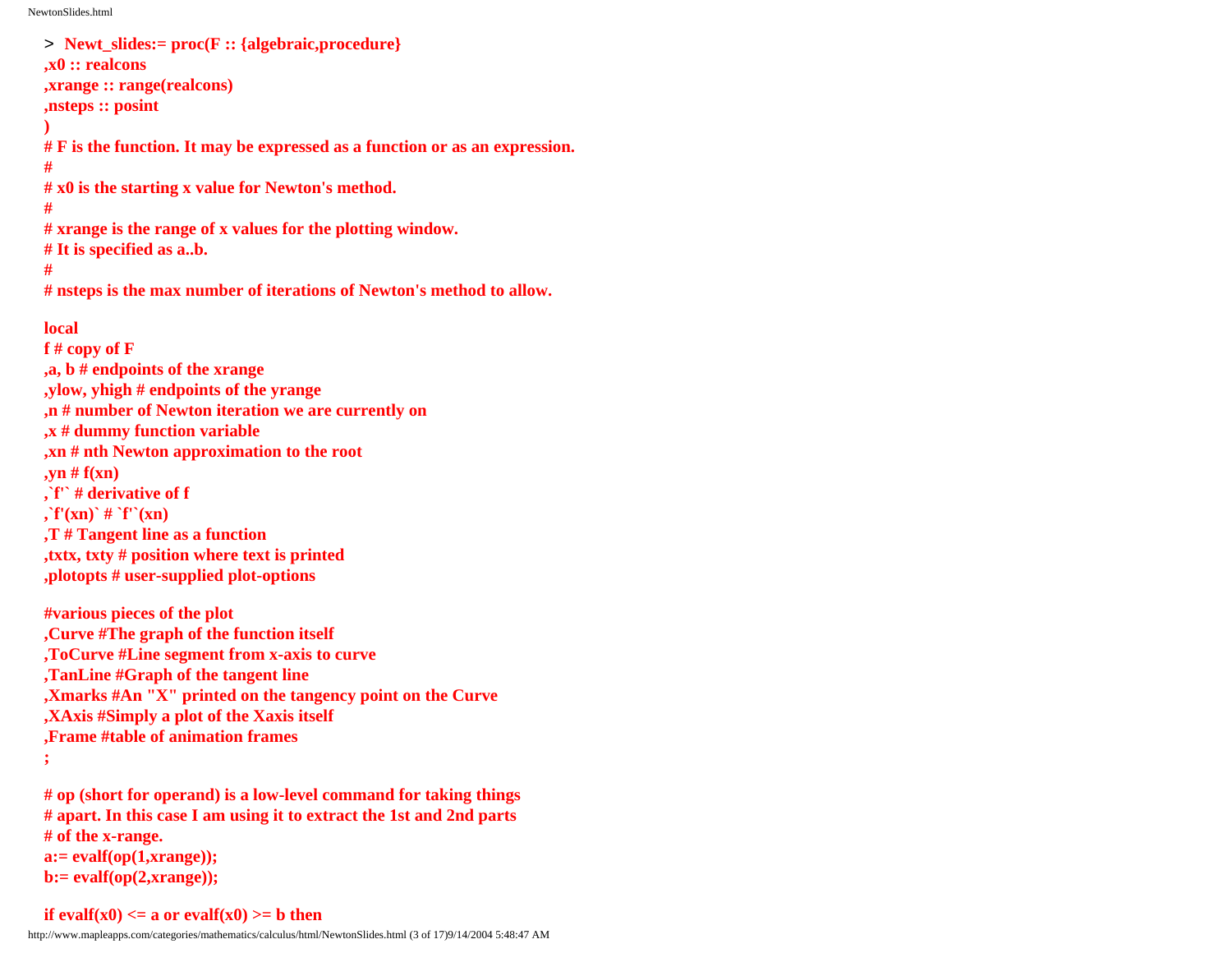```
ERROR(`Initial guess is not in the range.`)
fi;
```

```
# Convert optional arguments to internal form
plotopts:= `plot/options2d`(args[5..-1]);
```
**f:= makefunc(F); plot(f, xrange); # Put the color spec, if any, inside the CURVES Curve:= CURVES(op(op(1,%)), op(select(x->op(0,x)=COLOUR or op(0,x)=COLOR, %)));** 

```
# In this case, I am using op to strip the [] off of a list. 
# This is required for the min and max commands.
yn:= op(remove(`=`, map(P->P[2], map(op, [op(select(type, Curve, listlist))])), FAIL));
```

```
# Get the y-range. I multiply by 1.1 to leave some margin. 
yhigh:= 1.1*max(yn);
ylow:= 1.1*min(yn);
```

```
# Check if the plot "appears" to cross the x-axis.
if ylow*yhigh > 0 then
#"cat" conCATenates strings.
print
(cat
(`The function does not appear to cross the x-axis in`
,` this range.`
,` I will check for a tangential root anyway.`
)
);
# Expand the y-range to include the x-axis.
if ylow > 0 then
ylow:= -.1*yhigh 
elif yhigh < 0 then 
yhigh:= -.1*ylow 
fi 
fi;
```
**# Compute coordinates of a point in the upper left of the plot. txtx:= .9\*a+.1\*b; txty:= .9\*yhigh+.1\*ylow;**

```
# Don't want to print text too close to the x axis.
if abs(txty)/(yhigh-ylow) < .1 then txty:= .8^*yhigh+.2*ylow fi;
```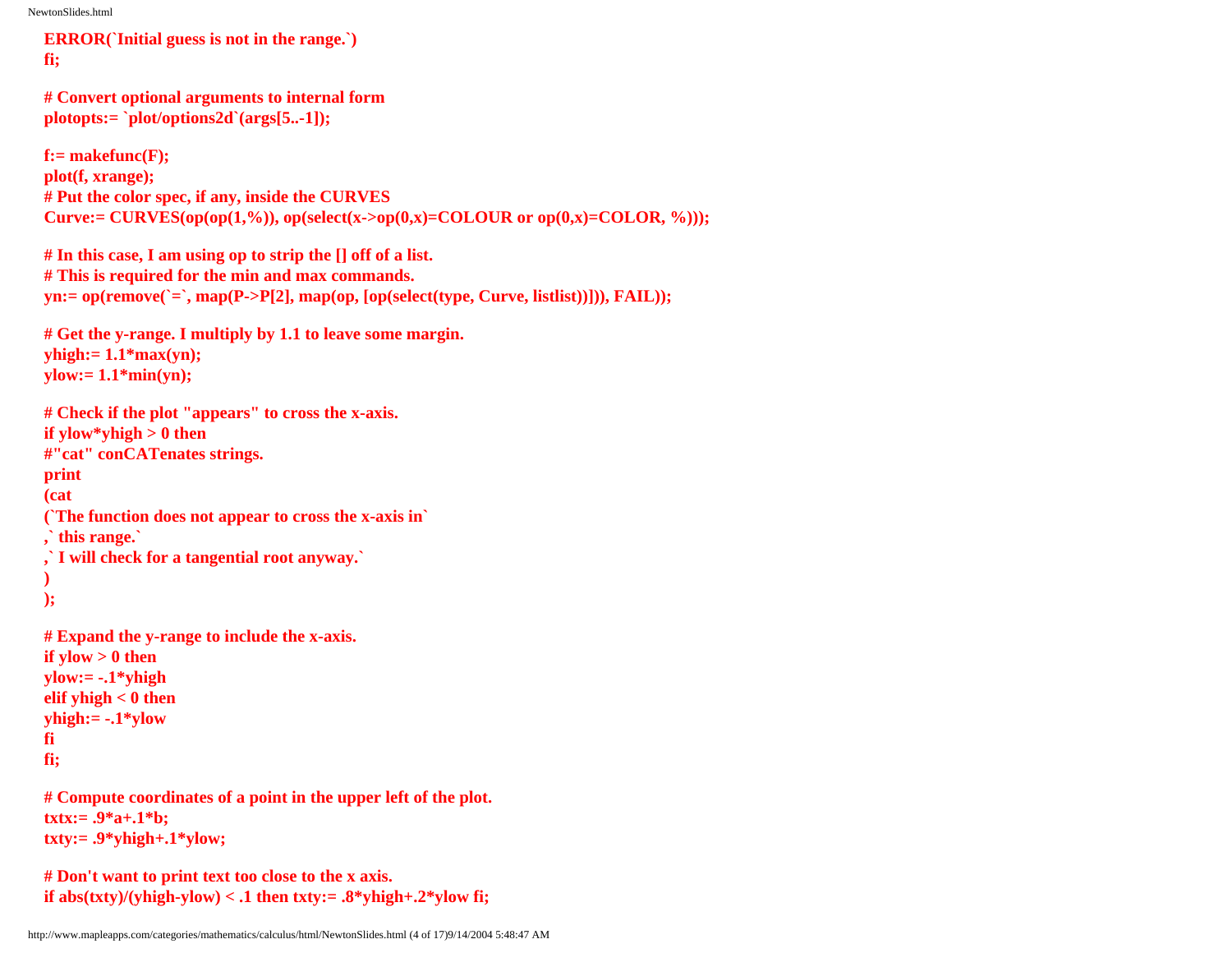**# Plot the x-axis in black (RGB,0,0,0) as a line segment. XAxis:= CURVES([[a,0], [b,0]], COLOR(RGB,0,0,0));**

**# Need to initialize the TanLine variable for the first frame. # Although the x-axis is probably not a tangent line, it is going to # be plotted anyway, so there's no harm in initializing TanLine this way. TanLine:= XAxis;**

**# Now we begin the Newton's method part of the program.**

**# Get the derivative of f as a function.**   $\hat{f}'':=\text{unapply}(\text{diff}(f(x), x), x);$ 

**# Initialize the Newton sequence. xn:= evalf(x0);**

**# This for loop is executed once for each Newton iteration. It is not # necessarily executed nsteps times. The "break" statements might # cause the loop to end early.**

**for n to nsteps do**

**# Evaluate the function at xn. The evalf makes f(xn) into an # approximate decimal value. This prevents the expressions from # getting too complicated. yn:= evalf(f(xn));**

**# Plot a blue (RGB,0,0,1), dashed LINESTYLE(3) line segment between the x-axis # and the curve. Note that a line segment can be plotted by # specifying its endpoints. ToCurve:= CURVES([[xn,0], [xn,yn]], COLOR(RGB,0,0,1), LINESTYLE(3));**

**# Plot an "X marks the spot" on the curve. Xmarks:= TEXT([xn,yn], 'X');**

**# There are 2 animation frames plotted for each complete Newton iteration. # The 1st tells and plots the coordinates of the tangent point. The second # tells and plots the equation of the tangent line. Frame[2\*n-1]:= [TanLine ,ToCurve ,Xmarks # Print coordinates of (xn,yn) ,TEXT([txtx,txty]**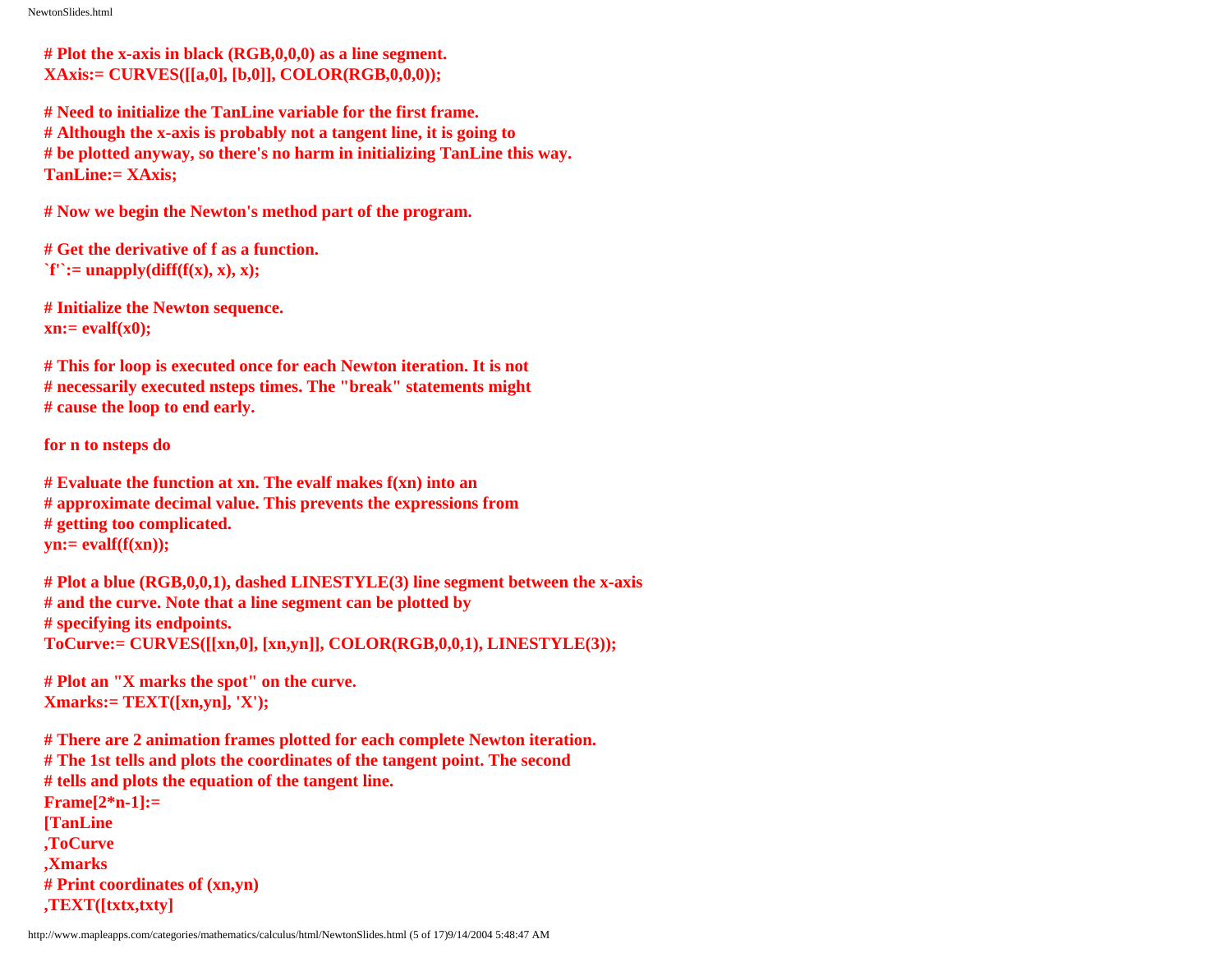**,ToCurve**

```
,cat(`Tangent point is (`
# The second parameter to evalf is the number of digits 
# to print. The computations are still done to 
# "Digits" precision.
,convert(evalf(xn,4), name)
,`, `
,convert(evalf(yn,4), name)
,`).`
) 
,ALIGNRIGHT
)
];
# Check for convergence. The fnormal command will convert a number
# to zero if it is "close to" zero relative to the setting of
# Digits.
if fnormal(yn) = 0 then
print
(`(Approximate) root x`[n]=
cat(convert(evalf(xn, Digits-2), symbol)
,` found. For greater accuracy, increase Digits.`
)
);
# In this case of successful convergence, I duplicate the
# 2nd-to-last frame because I am not interested in seeing the 
# next tangent line.
Frame[2*n]:= Frame[2*n-1];
# The break statement means to jump out of the for loop
break
fi;
# Generate the equation of the tangent line in functional 
# form and then plot it in green (RGB,0,1,0). Note how the derivative is 
# evaluated at the point xn. Note how unapply is used to
# make an expression into a function.
\hat{f}'(xn) := evalf(f''(xn));T:=unapply(yn+`f'(xn)`*(x-xn), x);
TanLine:= CURVES([[a,T(a)], [b,T(b)]], COLOR(RGB,0,1,0));
#Print the frame with the equation of the tangent line.
Frame[2*n]:= 
[TanLine
```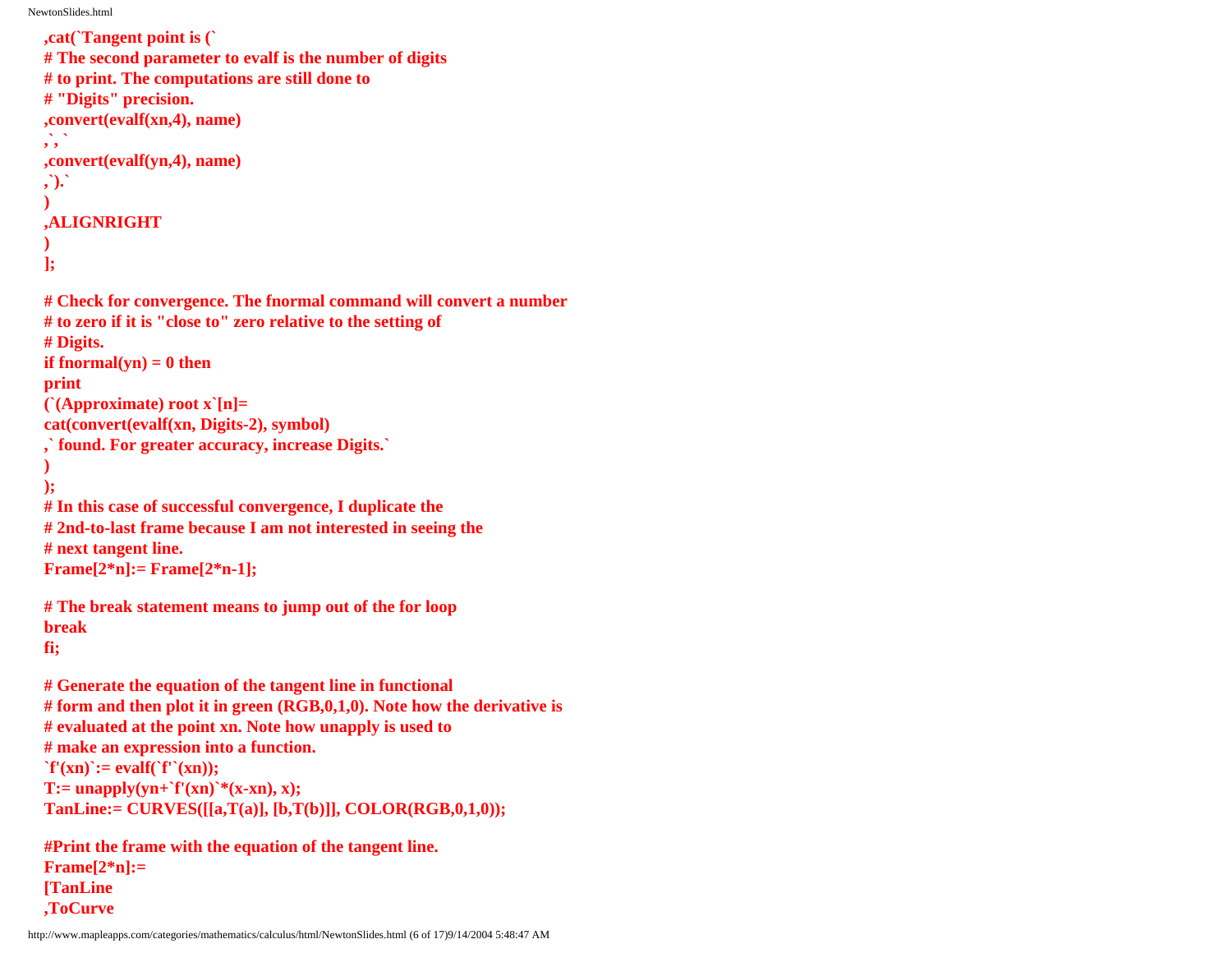```
,Xmarks
,TEXT([txtx,txty], cat(`Tangent is y = `, convert(evalf(T(x), 4), name), `, `, ALIGNRIGHT)
];
# Check for a "wild" tangent
if fnormal(`f'(xn)`) = 0 then
print
(cat(`Tangent line is (almost) horizontal. Cannot continue.`
,` Try a different starting value. Play the slide`
 ,` show anyway.`
)
);
break
fi;
# Do the basic Newton iteration
xn:= xn - yn/f'(xn);
# Check if we've left the allowed xrange.
if xn < a or xn > b then
print
(`x`[n]=
cat(convert(evalf(xn,4),symbol)
,` is outside the specified range. Try increasing the`
 ,` range. Play the slide show anyway.`
)
);
break
fi
od;
# Check if we've used up the max allowed number of iterations.
# If the loop ended because the max number of iterations was used, 
# then n=nsteps+1. This is a quirk of Maple's for loops.
if n = nsteps+1 then
print
(`x`[n-1]= convert(evalf(xn,Digits-2), symbol)
,'f'(`x`[n-1])= 
cat(convert(yn,symbol)
,`. No root (precisely) found.`
,` Try increasing the number of iterations. Play the`
 ,` slide show anyway.`
)
)
```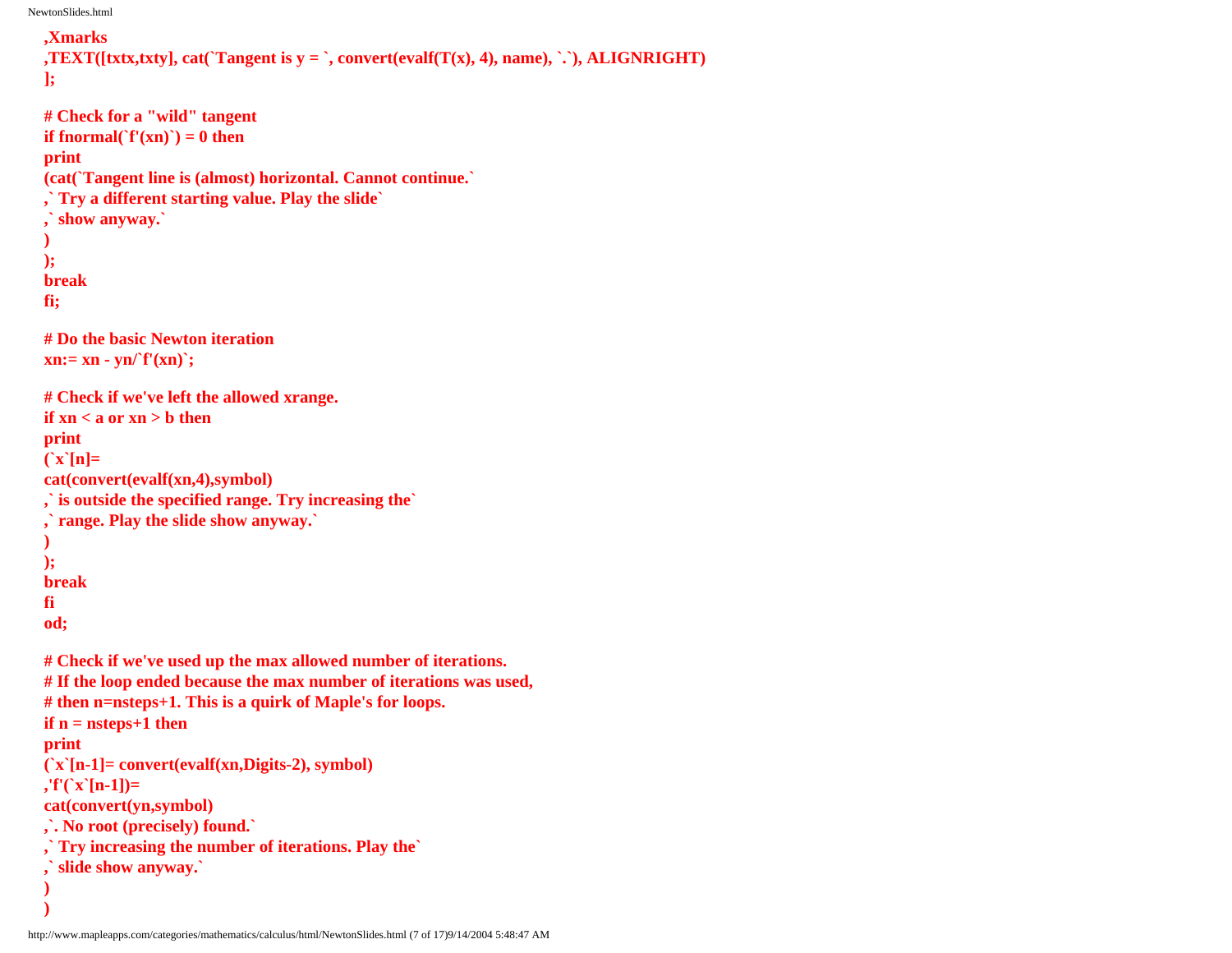## **fi;**

**# Count the number of frames. Note that if the loop ended because the # max number of iterations was used, then n=nsteps+1. n:= min(2\*n, 2\*nsteps-1);**

```
# plotopts will be everything that is added to every frame (the "background")
plotopts:= Curve, XAxis, VIEW(a..b, ylow..yhigh), AXESSTYLE(FRAME), plotopts;
```

```
# Return the animated plot structure
PLOT
(ANIMATE
(# Add "First frame" and "Last frame" messages to the 1st and last frames. 
[op(Frame[1]), TEXT([.3*a+.7*b, .7*ylow+.3*yhigh], `First frame`, ALIGNRIGHT), plotopts]
```

```
# All the middle frames.
,seq([op(Frame[k]), plotopts], k= 2..n-1)
```

```
# The last frame.
,[op(Frame[n]), TEXT([.3*a+.7*b, .7*ylow+.3*yhigh], `Last frame`, ALIGNRIGHT), plotopts]
)
)
end:
```
To play the slide show, execute the Newt slides command. When a picture appears, left-click on it. A new tool bar will appear on your screen. This new toolbar has icons that look like the icons on a VCR or audio CD player. One of the icons will play the show frame by frame. It is the 3rd icon from the left. Click this once for each slide. To replay the show, click on the backwards-direction icon (4th icon from the left), then click on the play icon (2nd from the left) to replay the whole show backwards, then click on the forward-direction icon (5th from the left), and you will be back where you started. All of these controls can also be accessed by RIGHTclicking on the graph and using the pop-up animation menu.

Note that the *y*-axis has been placed on the left side so that it does not clutter up the rest of the picture. Note that small numbers are displayed in scientific notation. For example .6589e-1 means .6589 x 10 $\sim$ (-1) or .06589. This has nothing to do with the number *e*.

The Newt\_slides command has 4 arguments. The first is the function. It may be in the form of a function or an expression. The second is the initial root guess  $x<sub>0</sub>$ .

The third is the x-range. It must be expressed in the form a..b. The fourth is the maximum number of iterations. You can also add any extra arguments that are valid options to a **display** command, for example, **scaling= constrained** or **axes= normal** or **font= [HELVETICA, 12].** .

Usually the first example of using Newton's method is find the square root of 2. To apply the method, we need a function that has a root at  $x = \sqrt{2}$ . So what

happens if we let  $f(x) = x - \sqrt{2}$  ? The problem with using that function is that to compute its value we need to already know  $\sqrt{2}$ . What we need is a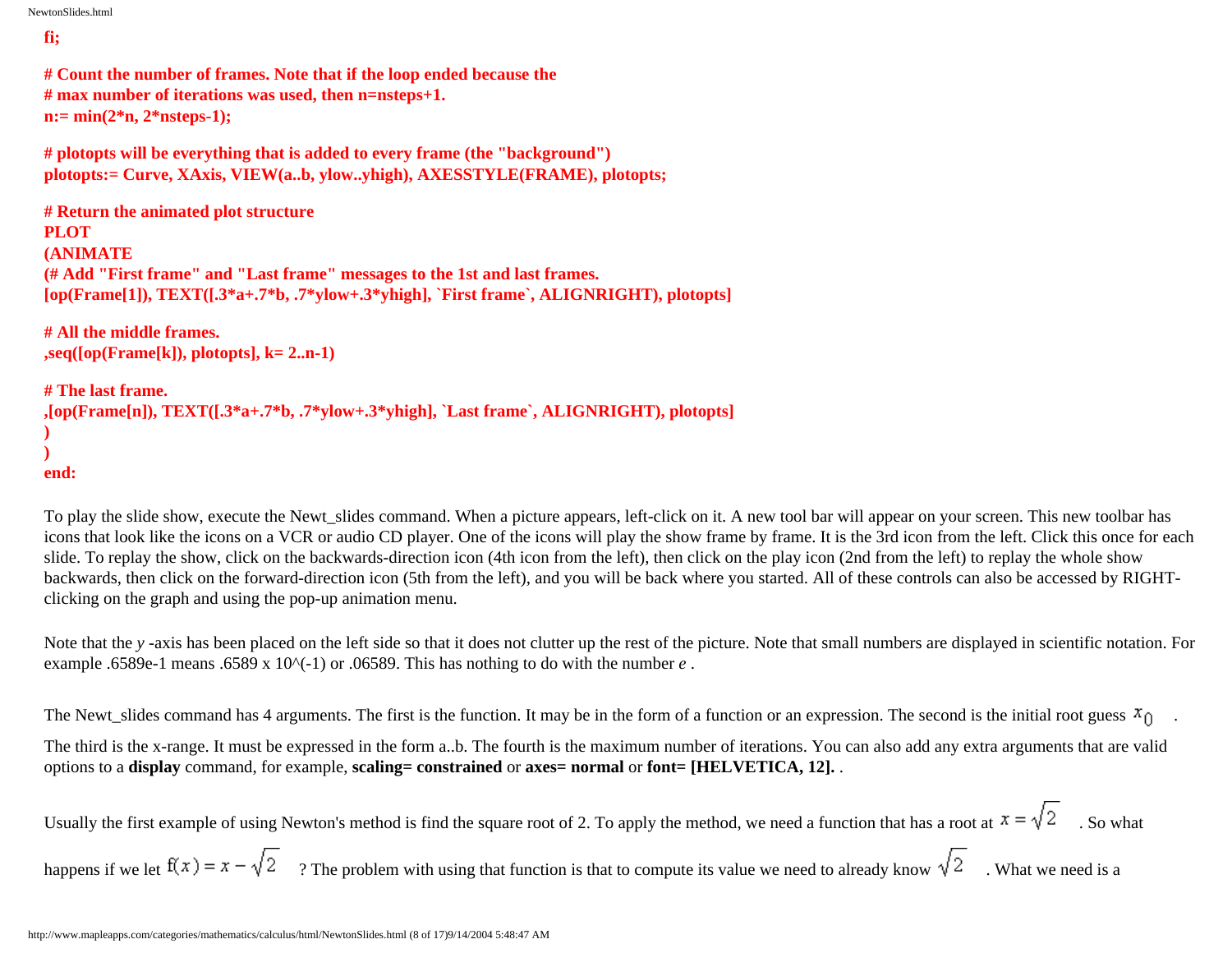*computable* function that has a root at  $x = \sqrt{2}$ . The function to use is  $f(x) = x^2 - 2$ .

Let's use an inital guess of 1. Obviously, the answer is in the range [0,2]. I will allow a maximum of 20 iterations.

> **Newt\_slides(x^2-2, 1, 0..2, 20);**

(Approximate) root  $x_5 = 1.4142136$  found. For greater accuracy, increase Digits.



If that font is not a good size for your monitor, try something like this

> **Newt\_slides(x^2-2, 1, 0..2, 20, font= [HELVETICA, 9]);**

(Approximate) root  $x_5 = 1.4142136$  found. For greater accuracy, increase Digits.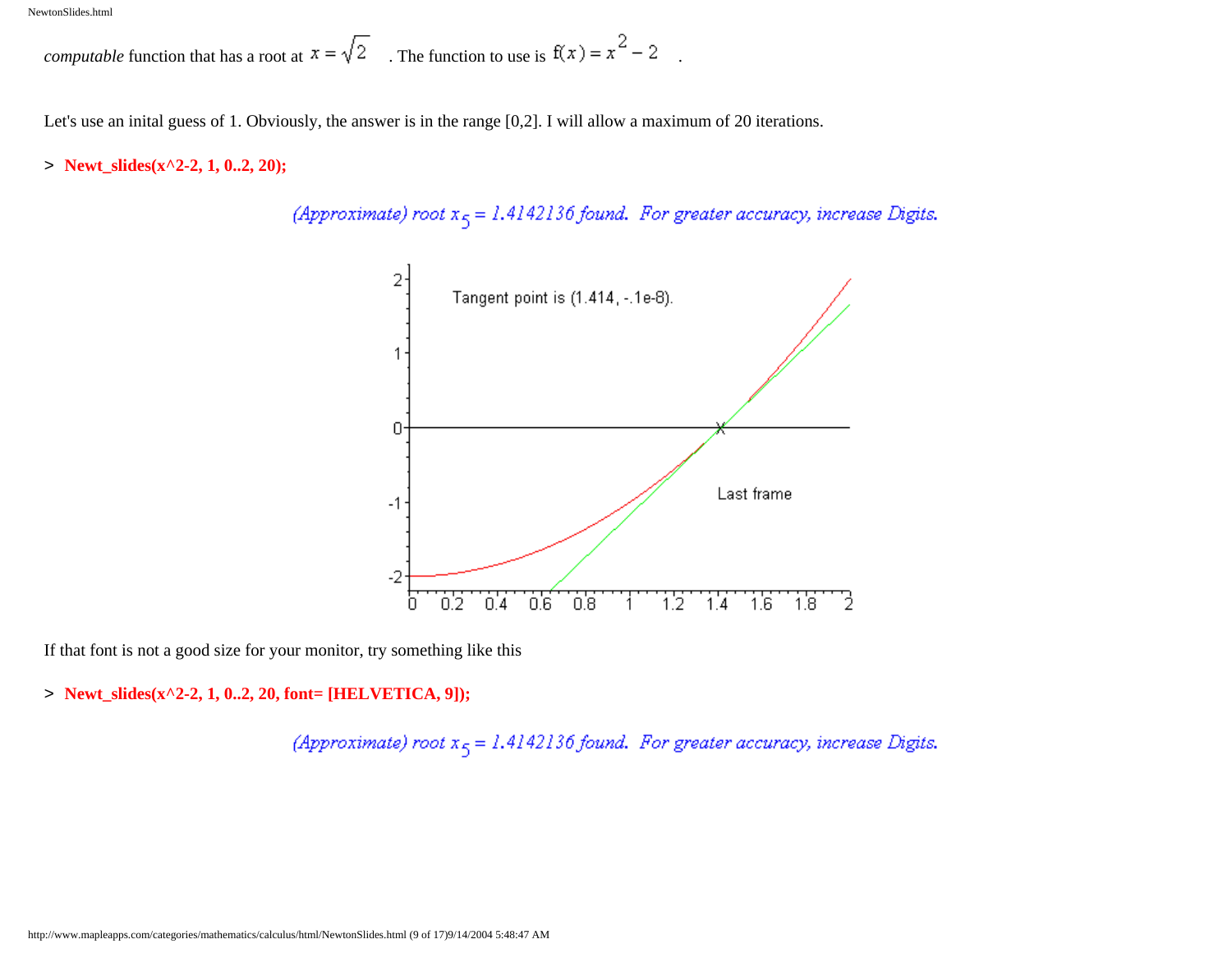

Now you try changing the parameters (the function, the initial point, the range of x-values, the maximum number of iterations, or the value of **Digits** ). Be sure to try a case where the x-axis is itself a tangent line to the curve. Newton's method converges more slowly in that case. Be sure to also try a case where the derivative is zero (the tangent line is horizontal) at your initial guess.

> **Digits:= 20;**

$$
Digits = 20
$$

> **Newt\_slides(x^2-2, 1, 0..2, 20);**

(Approximate) root  $x_6 = 1.41421356237309505$  found. For greater accuracy, increase Digits.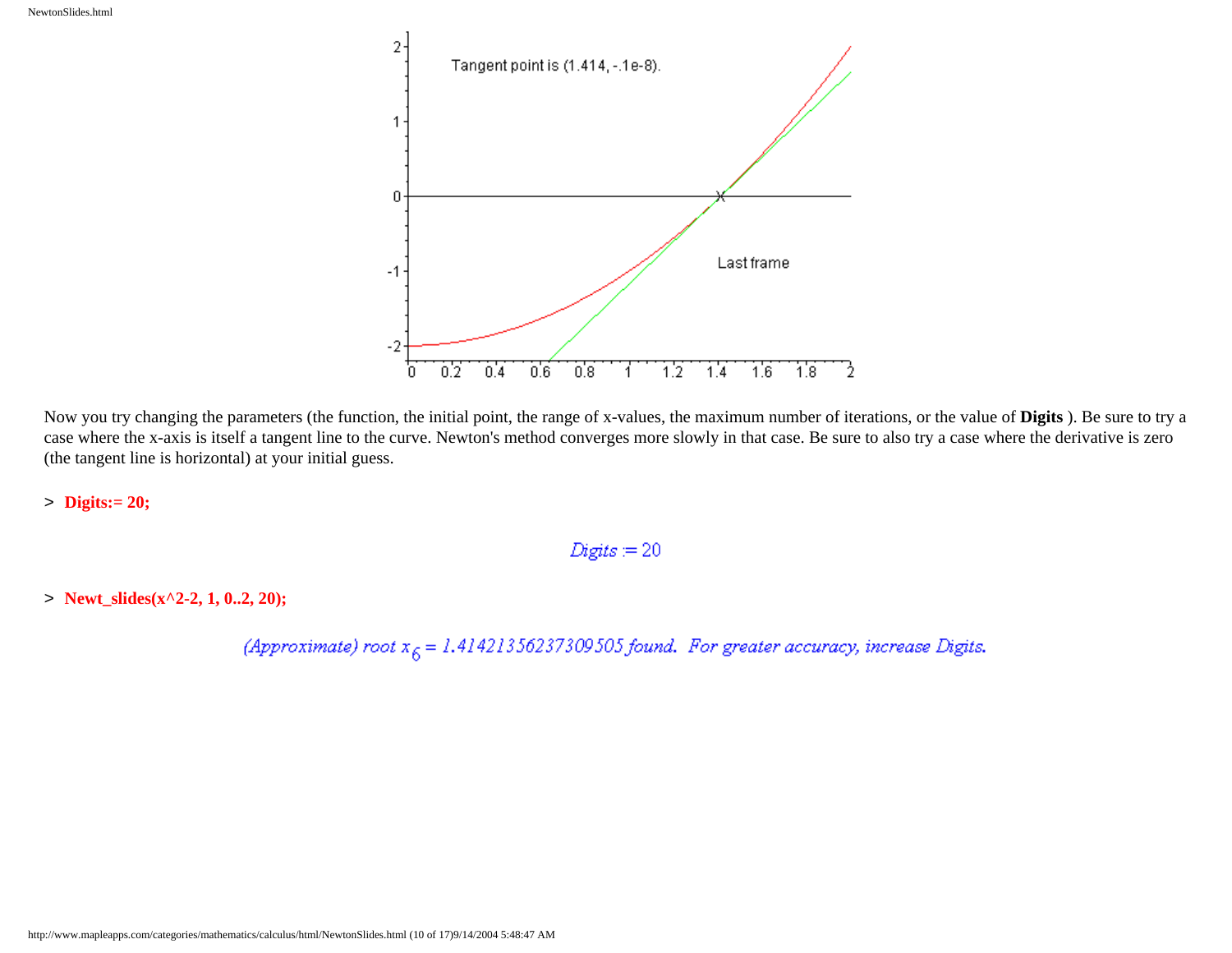

Let's try one where the curve is tangent to the x-axis. For the function below, it is obvious that the roots are -2, 0, and 2, and that the root at zero in tangential.

- > **Digits:= 10:**
- > **Newt\_slides(x^2\*(x^2-4), 1, -2.5..2.5, 20);**

(Approximate) root  $x_{15} = .29873519e-4$  found. For greater accuracy, increase Digits.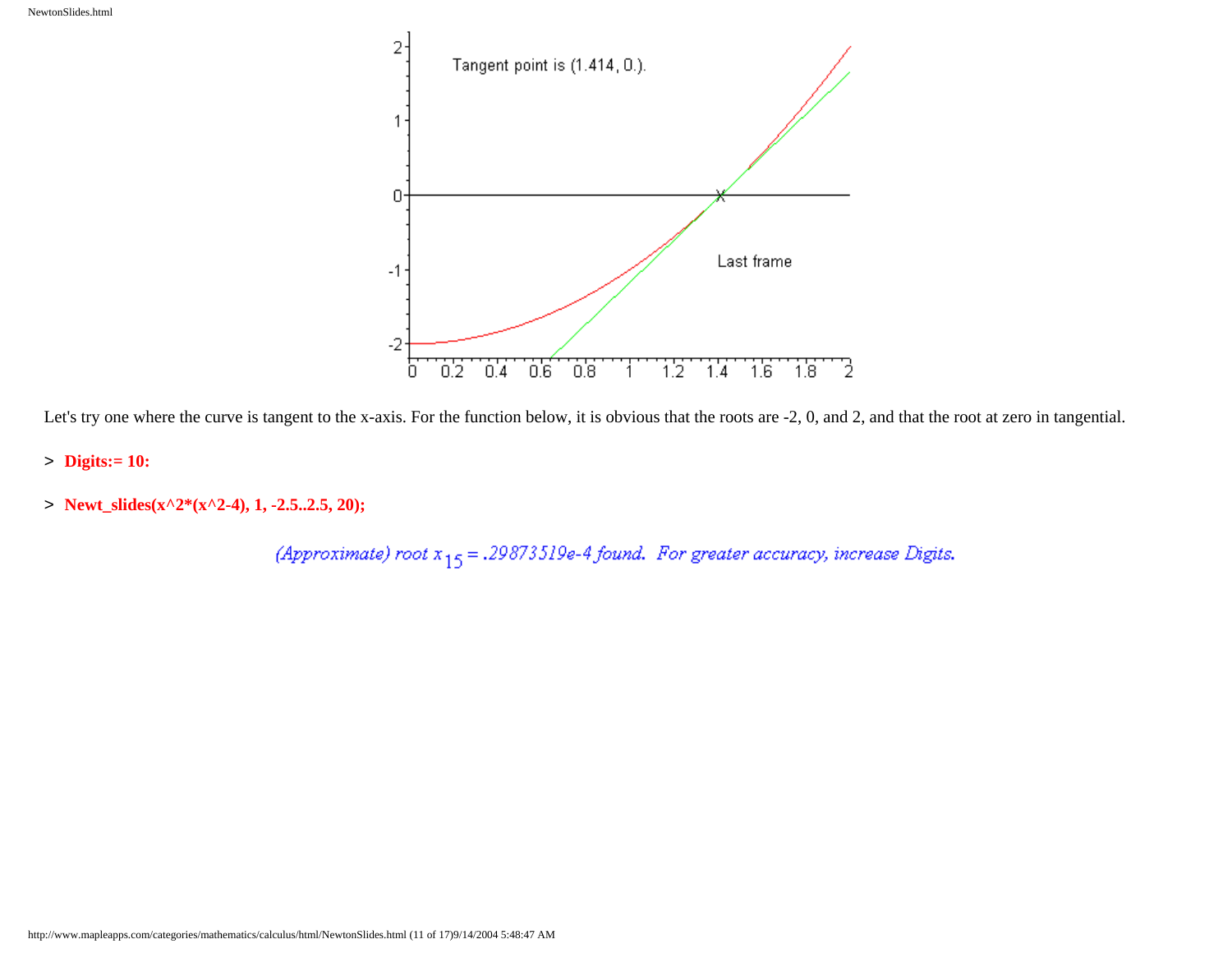

Note that it takes many more steps to find the root. Let's try another like that.

> **Newt\_slides(x^2, 1, -2..2, 10);**

The function does not appear to cross the x-axis in this range. I will check for a tangential root anyway.

 $x_{10} = .97656250$ e-3, f( $x_{10}$ ) = .3814697266e-5. No root (precisely) found. Try increasing the number of iterations. Play the slide show anyway.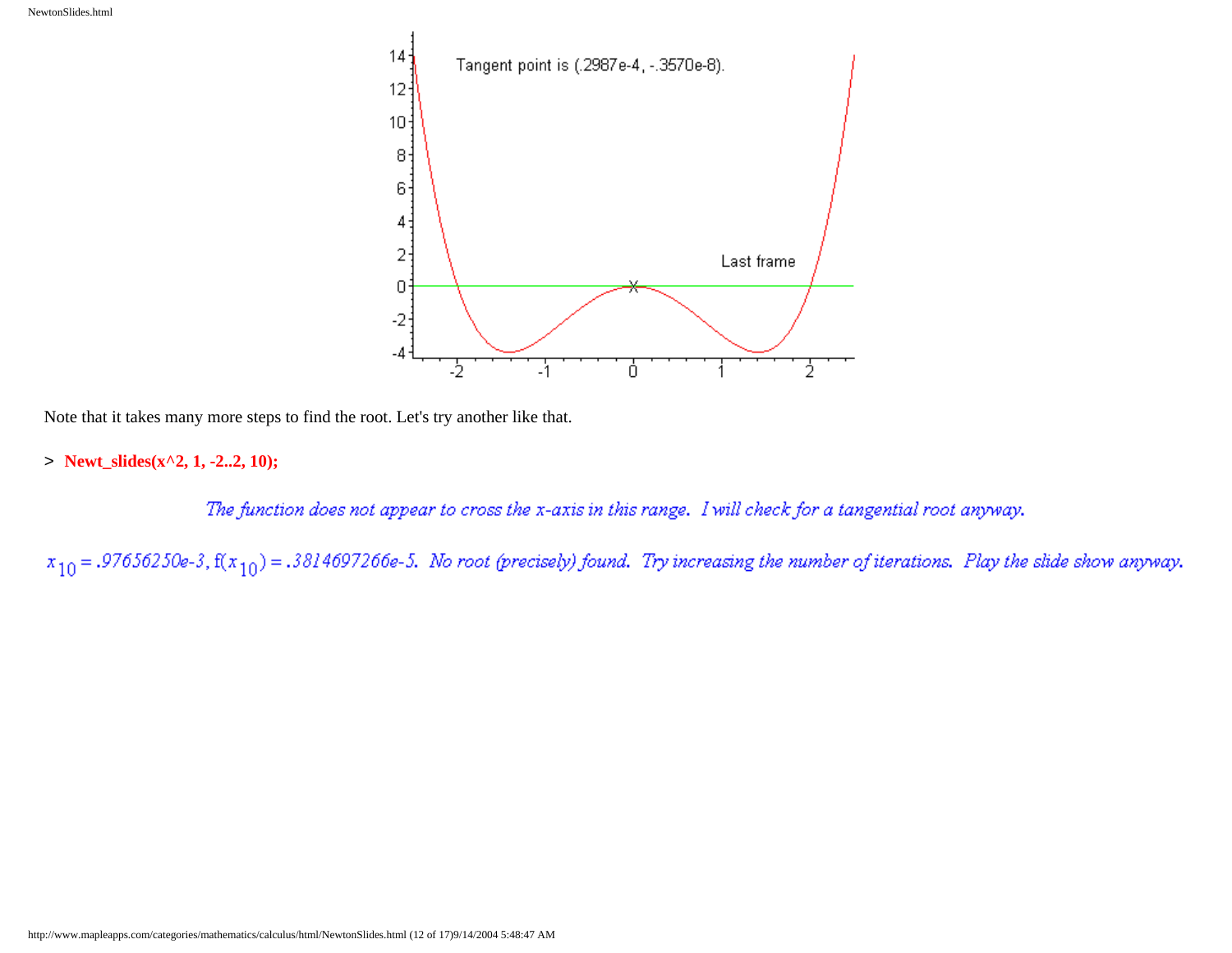

Let's take the avice.

> **Newt\_slides(x^2, 1, -2..2, 20);**

The function does not appear to cross the x-axis in this range. I will check for a tangential root anyway.

(Approximate) root  $x_{15} = .61035156e-4$  found. For greater accuracy, increase Digits.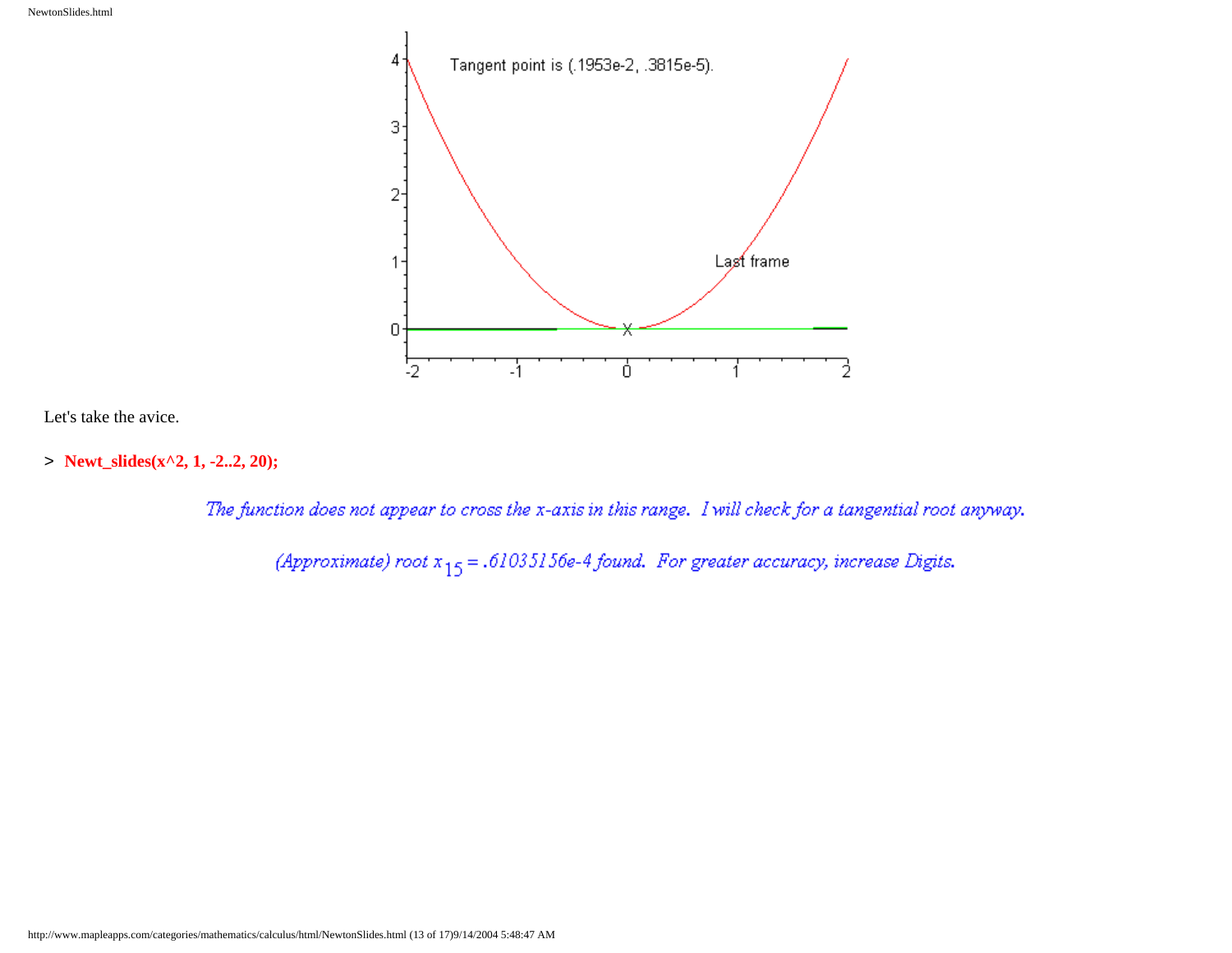

Suppose that function does cross the x-axis, but crosses it tangentially?

> **Newt\_slides(x^3, 1, -2..2, 20);**

(Approximate) root  $x_{17} = .15224388e-2$  found. For greater accuracy, increase Digits.

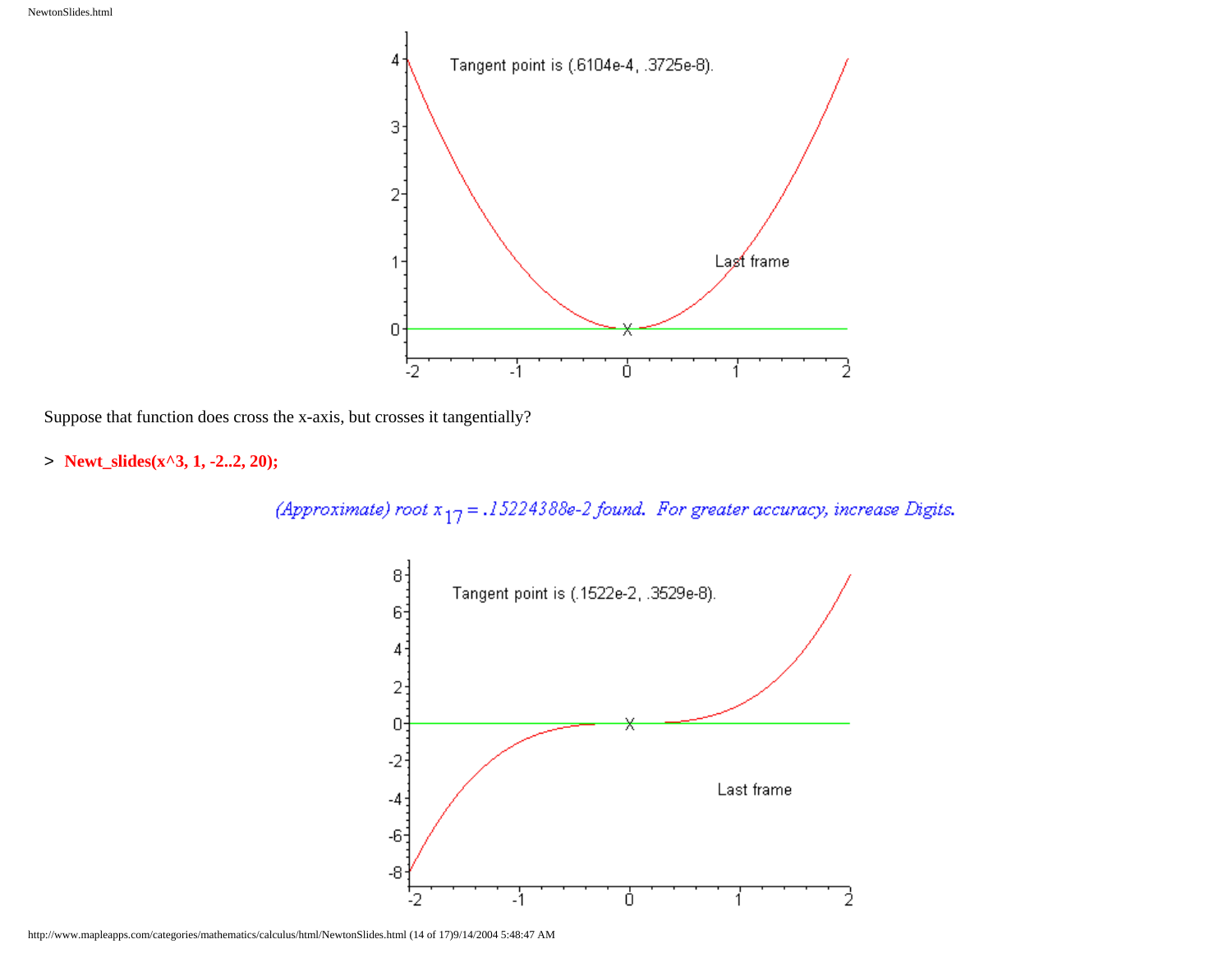In the following example, we have convergence to a root other than the expected one.

> **Newt\_slides(x^2\*(x^2-4), 1.33, -2.5..2.5, 20);**

(Approximate) root  $x_6 = -2.0000000$  found. For greater accuracy, increase Digits.



Let's try to solve an equation that can't be solved with algebra,  $cos(x) = x$ . This is equivalent to finding a root of  $f(x) = cos(x) - x$ . Obviously the root, if it exists at all, is between -1 and 1.

> **Newt\_slides(cos(x) - x, 0, -1..1, 10);**

(Approximate) root  $x_5 = .73908513$  found. For greater accuracy, increase Digits.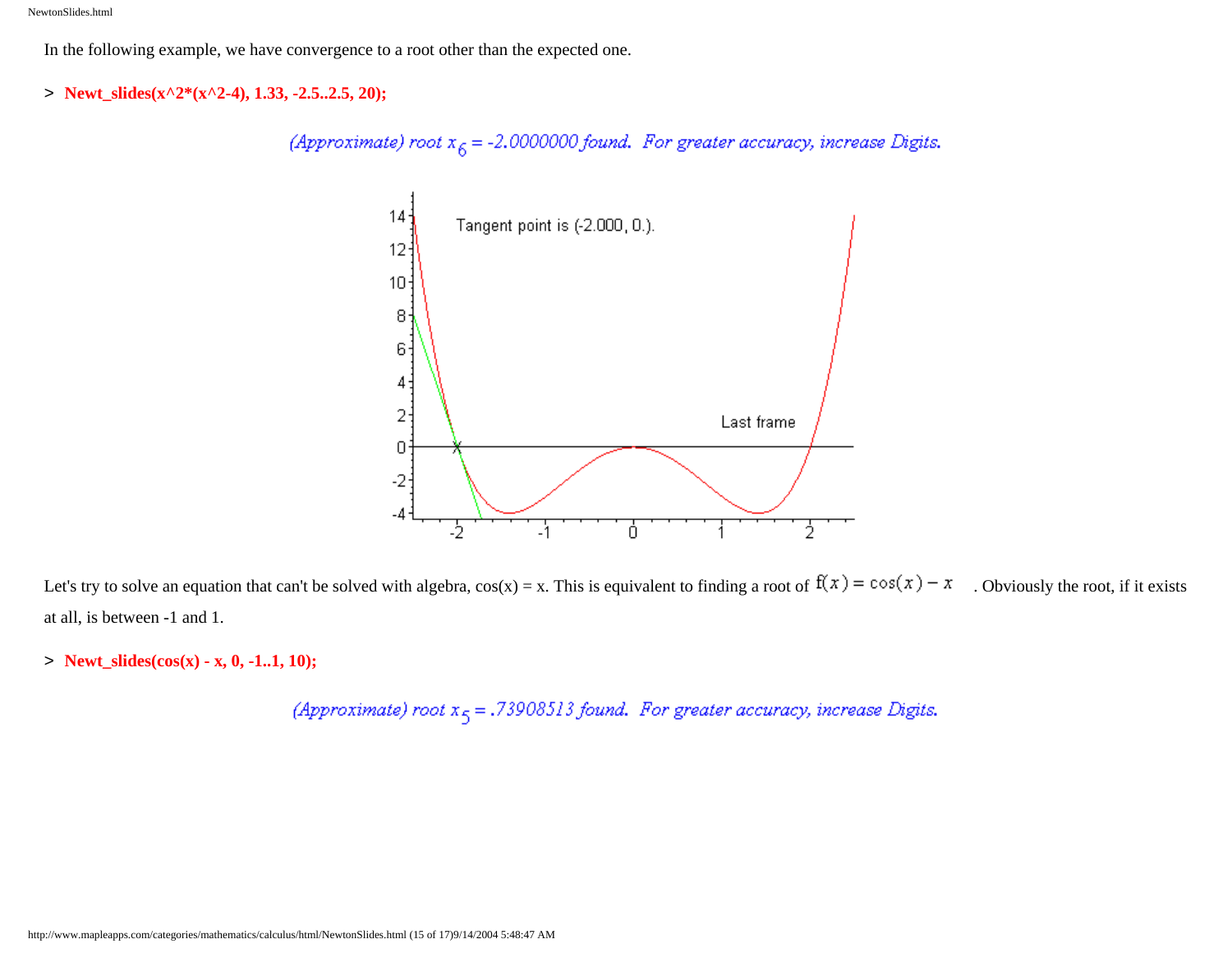

Let's try to make a bad guess.

> **Newt\_slides(cos(x)-x, -1, -2..2, 10);**

 $x_1 = 8.716$  is outside the specified range. Try increasing the range. Play the slide show anyway.